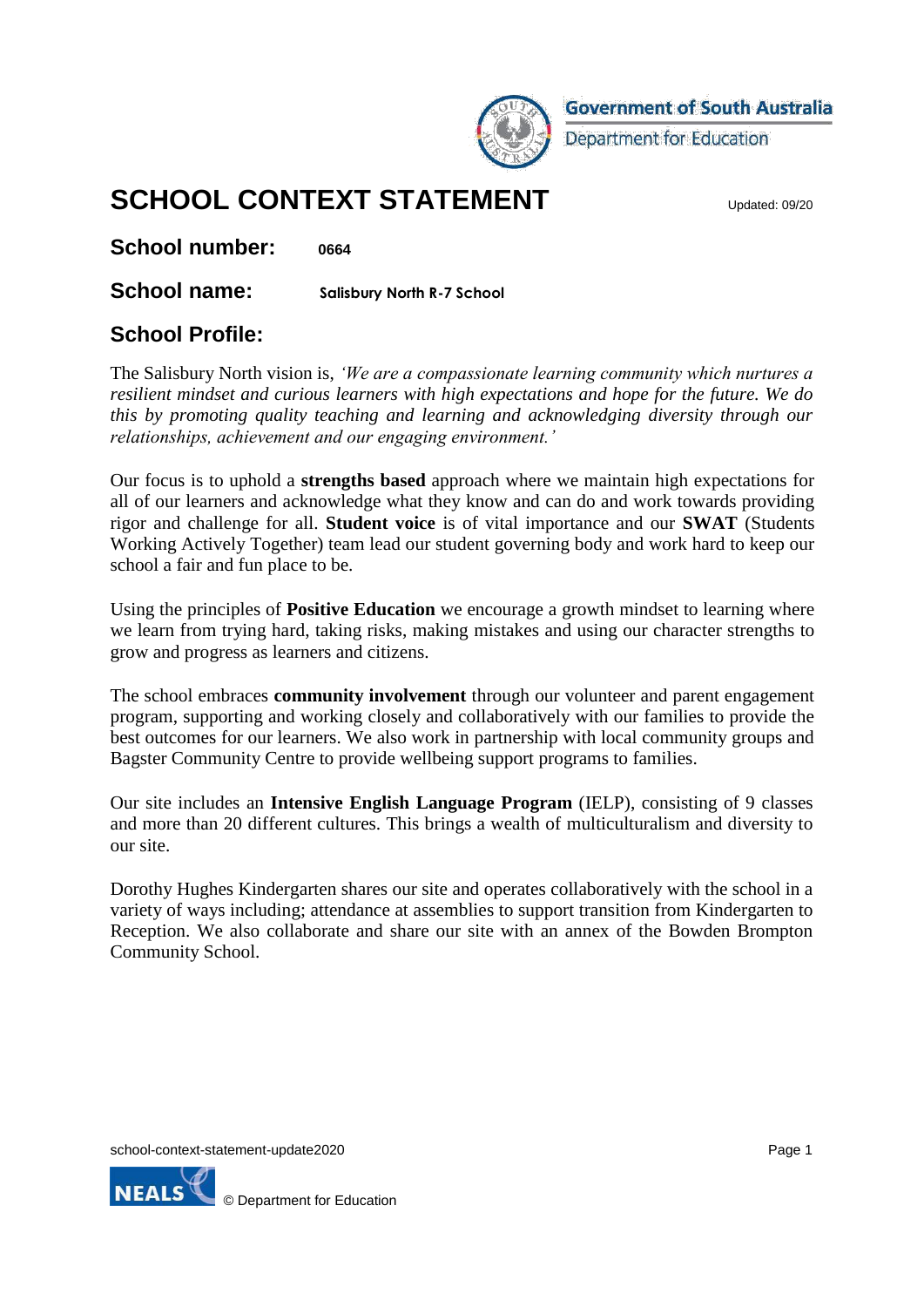## **1. General information**

School Principal name: Catherine Cox-Walliss IELP Assistant Principal: Stefan Parente Assistant Principals: Brooke Scott and Beth Dorsman Student Wellbeing Leaders: Paul Cafcakis and Rachael Williams-Barry Senior leader Literacy: Ali Beard Nationally Certified Highly Accomplished Teacher: Brooke Scott Year of opening: 1953, Primary and Junior Primary merged in 1996 Postal Address: 38 Bagster Road, SALISBURY NORTH, SA 5108 Location Address: 38 Bagster Road, SALISBURY NORTH, SA 5108 DECD Region: Para Hills, Orion Partnership Geographical location – Road distance from GPO: 22km Telephone number: (08) 82581519 Fax Number: (08) 8281 5862 School website address: [www.salisburynorth.sa.edu.au](http://www.salisburynorth.sa.edu.au/) School e-mail address: [dl.0664.info@schools.sa.edu.au](mailto:dl.0664.info@schools.sa.edu.au)

Local Kindergarten: Dorothy Hughes Kindergarten

Out of School Hours Care (OSHC) service: Yes

February FTE student enrolment:

|                   | 2015 | 2016 | 2017 | 2018 | 2019 | 2020                |
|-------------------|------|------|------|------|------|---------------------|
| <b>IELP</b>       | 115  | 110  | 131  | 105  | 122  | 119                 |
| Reception         | 38   | 34   | 44   | 50   | 58   | 48                  |
| Year 1            | 49   | 39   | 37   | 49   | 50   | 59                  |
| Year <sub>2</sub> | 41   | 54   | 45   | 36   | 50   | 48                  |
| Year 3            | 45   | 43   | 51   | 55   | 40   | 53                  |
| Year 4            | 34   | 39   | 48   | 55   | 56   | 41                  |
| Year 5            | 36   | 37   | 41   | 43   | 49   | 49                  |
| Year 6            | 31   | 35   | 40   | 44   | 49   | 50                  |
| Year 7            | 42   | 31   | 37   | 43   | 48   | 51                  |
| TOTAL             | 431  | 422  | 474  | 480  | 522  | 518                 |
|                   |      |      |      |      |      |                     |
| School Card       | 65   | 68   | 70   | 70   | 76   | 77                  |
|                   |      |      |      |      |      | (329 by 15/9/2020)  |
|                   |      |      |      |      |      | (0 Approved in Feb, |
| <b>NESB</b>       | 65   | 68   | 65   | 70   | 59   | 98 approved by      |
|                   |      |      |      |      |      | 15/9/2020)          |
| <b>ATSI</b>       | 17   | 17   | 16   | 15   | 14   | 20                  |

Student enrolment trends:

Mainstream classes have been steadily increasing over the past 5 years IELC numbers vary widely but have been consistent within the last 3 years

school-context-statement-update2020 **Page 2** Page 2

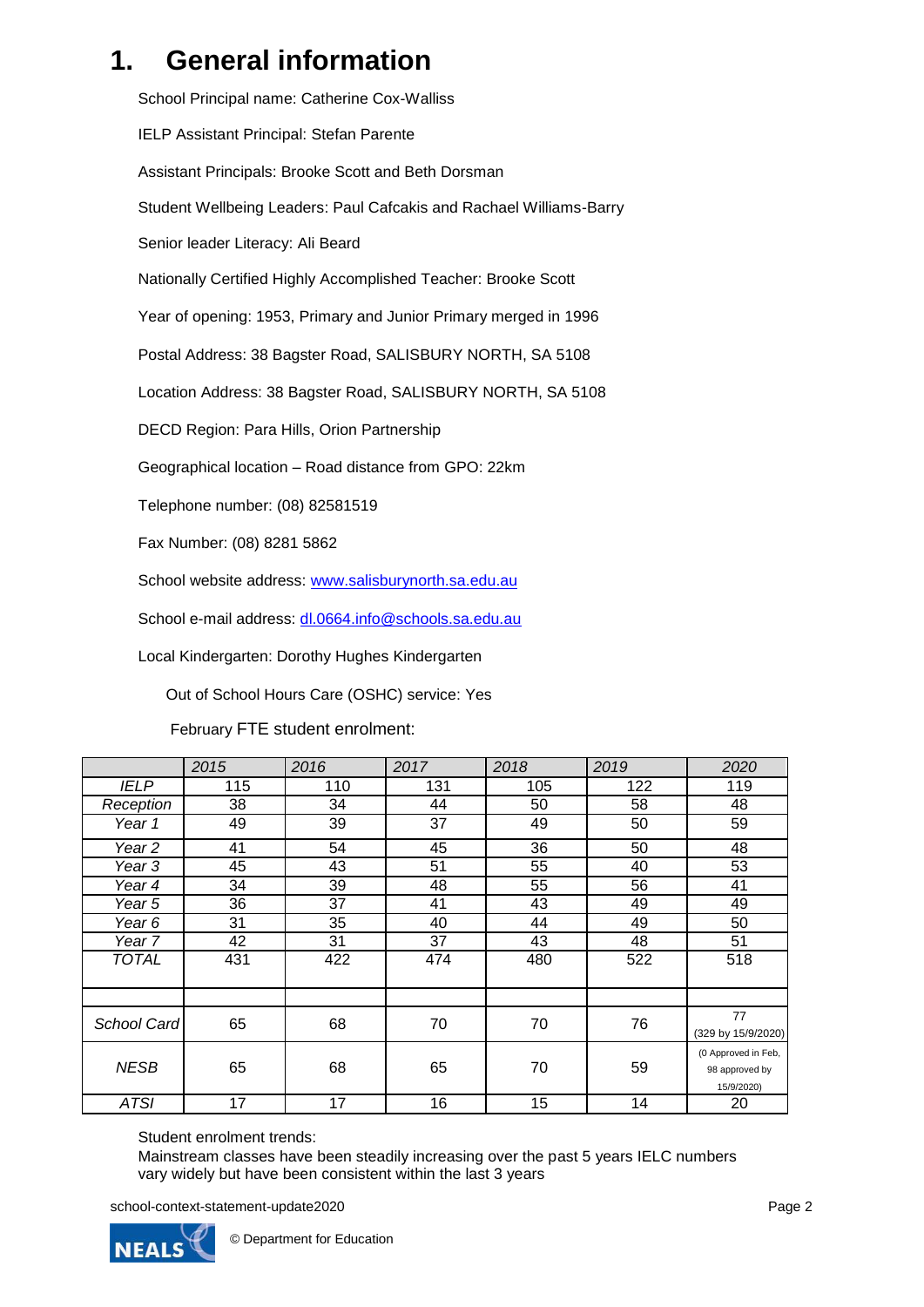Staffing numbers (as at February census): 36 FTE

Student Wellbeing Leaders: 2 FTE Teaching and Learning Coordinators: 2 FTE Aboriginal Community Education Officer: 35HRS per Week Non-Teaching Staff (SSOs): SSO1 661.00 HRS per Week SSO2 199.75 HRS per Week SSO3 75.00 HRS per Week

Public transport access:

Bus on Downton Avenue. Train access is a 15 minute walk to the Salisbury Interchange.

Special site arrangements:

Weekly collaboration with Bagster Community Centre for local cooking program with Year 3-7 students across the school.

Yearlong transition program with Dorothy Hughes Kindergarten.

## **2. Students (and their welfare)**

General characteristics:

Our student population features 63% School Card, 10% NEP, 70% EALD, 14% Aboriginal, 23% IELP and very high transience. 95% of children in our IELC program are refugees coming from over 40 different countries, many of whom are highly traumatised and require ongoing support.

### Student well-being programs:

Extensive pastoral care programs are in place for students and families, including breakfast club for students every morning. Pastoral care initiatives are both a practical and cultural approach of all the community. Salisbury North R-7 have employed a Pastoral Care Worker since 2017 who works with our children as a mentor, to support learning and their social and emotional needs through programs. In addition to this Salisbury North R-7 employ a youth worker who also mentors and supports children and promotes self-regulation strategies through the Connected Self program. Moving forward in 2021 will also be started a program called Grow Wellbeing. Grow Wellbeing provides holistically driven inschool therapy with a focus on preventative mental health.

### Student support offered:

Our school has a whole school focus on 3 wave intervention. Teachers are responsible for planning and programming for ALL of the children in their class as opposed to others taking on this responsibility e.g. Spec Ed teacher / ESL teacher or AET. Programming and planning is focused on differentiation where teachers are expected to address the diverse needs of the school population with a focus on Literacy and Numeracy development. To support the work of teachers particularly during literacy and numeracy blocks, we have invested significant additional personnel support in classrooms Monday to Friday between the hours of 8:45 and 1.00.

Support personnel include Leadership team members, 39 SSO's, including BSSO's and a pastoral care worker. Every class teacher has at least one support person during these times. Depending on the complexity of the class (e.g. number of Aboriginal students / ESL or NEP's) some classes can have up to 2 support personnel during a lesson.

We have up to date technology with all classrooms having an interactive whiteboard. There are laptops and iPads available in pods within each space.

Bus Transport is offered for New Arrivals Students

school-context-statement-update2020 **Page 3** Page 3

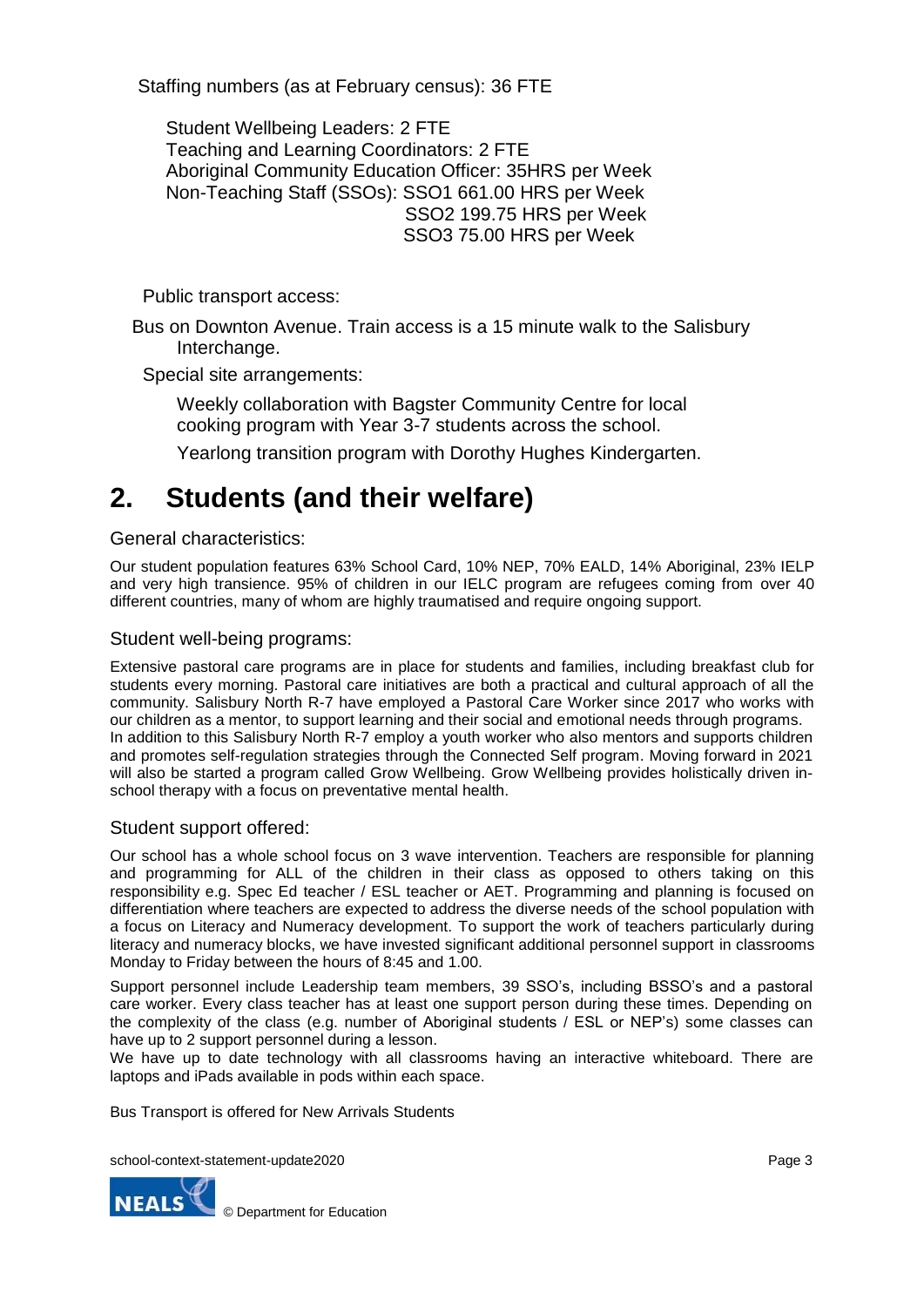### Student management:

Two full time Student Wellbeing Leaders manage a range of programs associated with student behaviour, student wellbeing and social learning. Behaviour development, anti-bullying and wellbeing programs have been critical in supporting teaching and learning at Salisbury North R-7 School. Our programs have helped to support a "culture" of high expectations of learning where students manage their behaviour and learning in a safe and supportive environment.

### Student government:

SWAT (Students Working Actively Together) and Wellbeing Committees meet each fortnight. Our student committees play an active role in decision making in the school. There is student representation on Governing Council. They put proposals to Governing Council for discussion and voting. They have equal voting rights as the adults. Student voice is highly valued and has a meaningful place in our school.

## **3. Key School Policies**

Site Improvement Plan and other key statements or policies:

The Salisbury North Site Improvement Plan focuses on the main goals of:

### **READING**

All students increase in growth in reading as Balanced Readers through modelled, guided, and independent reading and an explicit approach to the elements of comprehension.

#### **MATHEMATICS**

All students will increase in achievement in mathematics, particularly number sense.

### **PHONICS**

All students will experience quality, explicit teaching and learning in synthetic phonics and phonological awareness.

Staff at Salisbury North R-7 have undertaken significant professional development over the last few years. PD has included, The Balanced Reader, Differentiation with a focus on using data sets (Running Records, PATR, PATM), Language and Literacy Levels, SMARTAR Goal Setting, Trauma Strategies, Positive Education. We complete a Whole School Writing Assessment each year using the Levels document. A coaching model has been established for Literacy and Numeracy. An on-going weekly Professional Development program has been established.

The External Review report in 2016 stated that Salisbury North R-7 School has a strong collaborative culture where teachers use structured time for ongoing professional learning directed at supporting students. A culture of improvement is characterised by effective use of data-informed decision-making in planning and interventions.

school-context-statement-update2020 **Page 4** Page 4

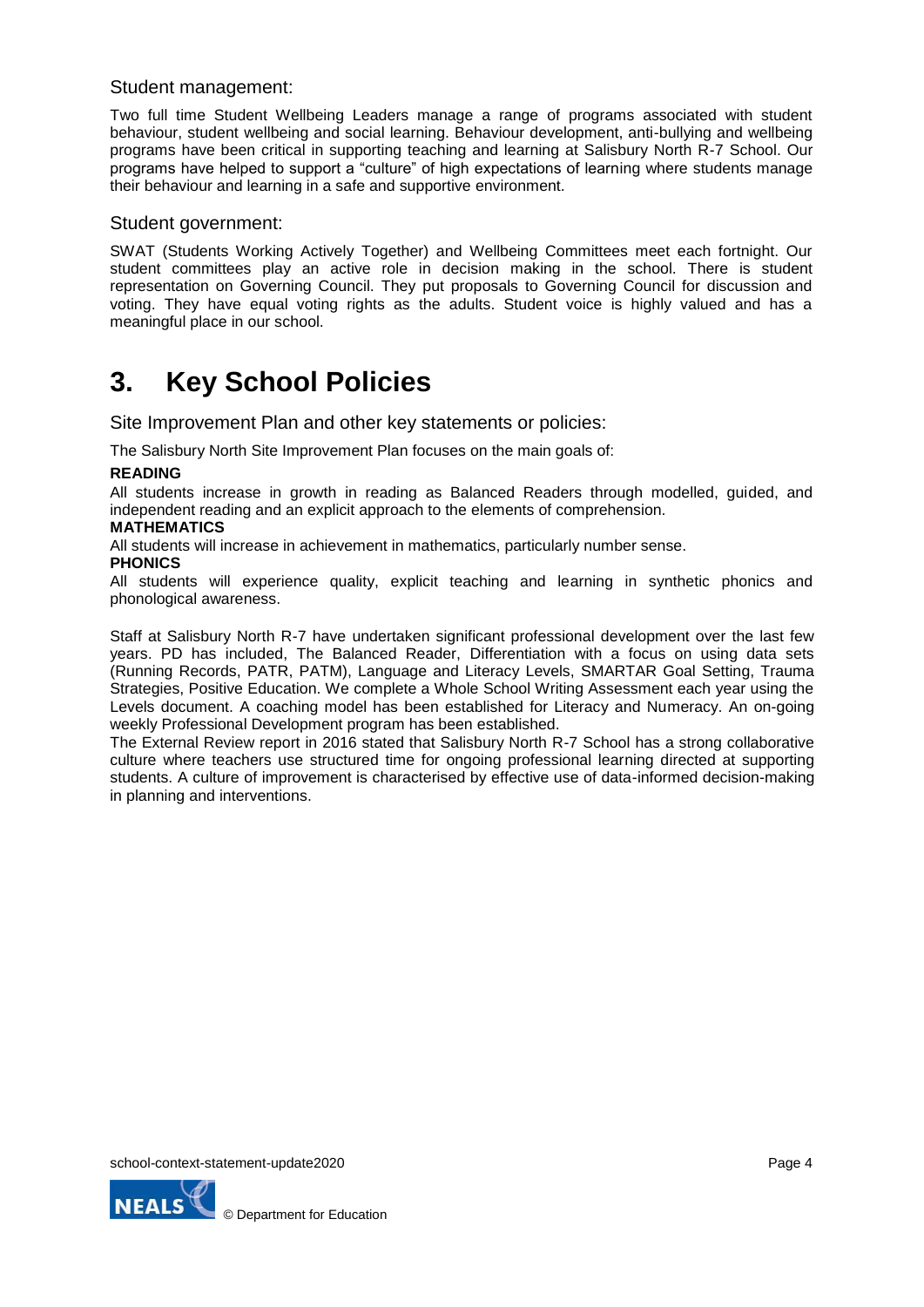# **4. Curriculum**

### Subject offerings:

Specialist programs are offered in Health and Physical Education, Digital Technologies, Design and Technology, Science, Music and Aboriginal Languages. A Choir operates and the school participates in the annual Music Festival each year.

### Special needs:

We have self-funded two small classes to provide specialist and intensive support in a dedicated setting for students with moderate to high learning and support needs.

In all other classes across the school, teachers support students with additional needs through differentiated learning, in class SSO support.

### Teaching methodology:

Assessment for Learning is our focus with data used to differentiate learning opportunities for students. There is an expectation that all teachers work collaboratively to deliver curriculum. Our pedagogy involves a collaborative teaching and learning cycle. We have an emphasis on supporting learners to enter the discourse of schooling, learning and behaviour through explicitly teaching social skills within our curriculum.

### Student assessment procedures and reporting

We have whole school assessment procedures including timelines to gather data that informs our programming, planning and early intervention. Assessment and reporting practices support our students to set learning and behaviour goals. The emphasis on students as reflective learners and parents as partners in the education of their children is a high priority.

Our reporting to families includes, Acquaintance Night in Term 1, Student/Parent/Teacher interviews/conversations in term 1, Teacher/Parent interviews Term 3, written reports sent home at the end of term 2 and 4 and snapshots of learning shared with families via the Seesaw App.

### Joint programmes:

- A high level of collaboration occurs across the local Orion Partnership of Schools.
- There is an expectation that mainstream and IELP classes work together with their nominated "Buddy Class" This program is highly valued by all staff and supports out strong commitment to building an inclusive and diverse culture in our school.

## **5. Sporting Activities**

The school participates in a wide variety of SAPSASA District competitions. The Salisbury North Football Club is across the road from the school and is a focal point for many community activities. A large percentage of our students play for the Salisbury North Football club. The school runs Sports Day, this is highly successful and has tremendous support from the community. After School Sport is offered through OSHC.

# **6. Other Co-Curricular Activities**

*Choir*

*Children's University*

school-context-statement-update2020 **Page 5** Page 5

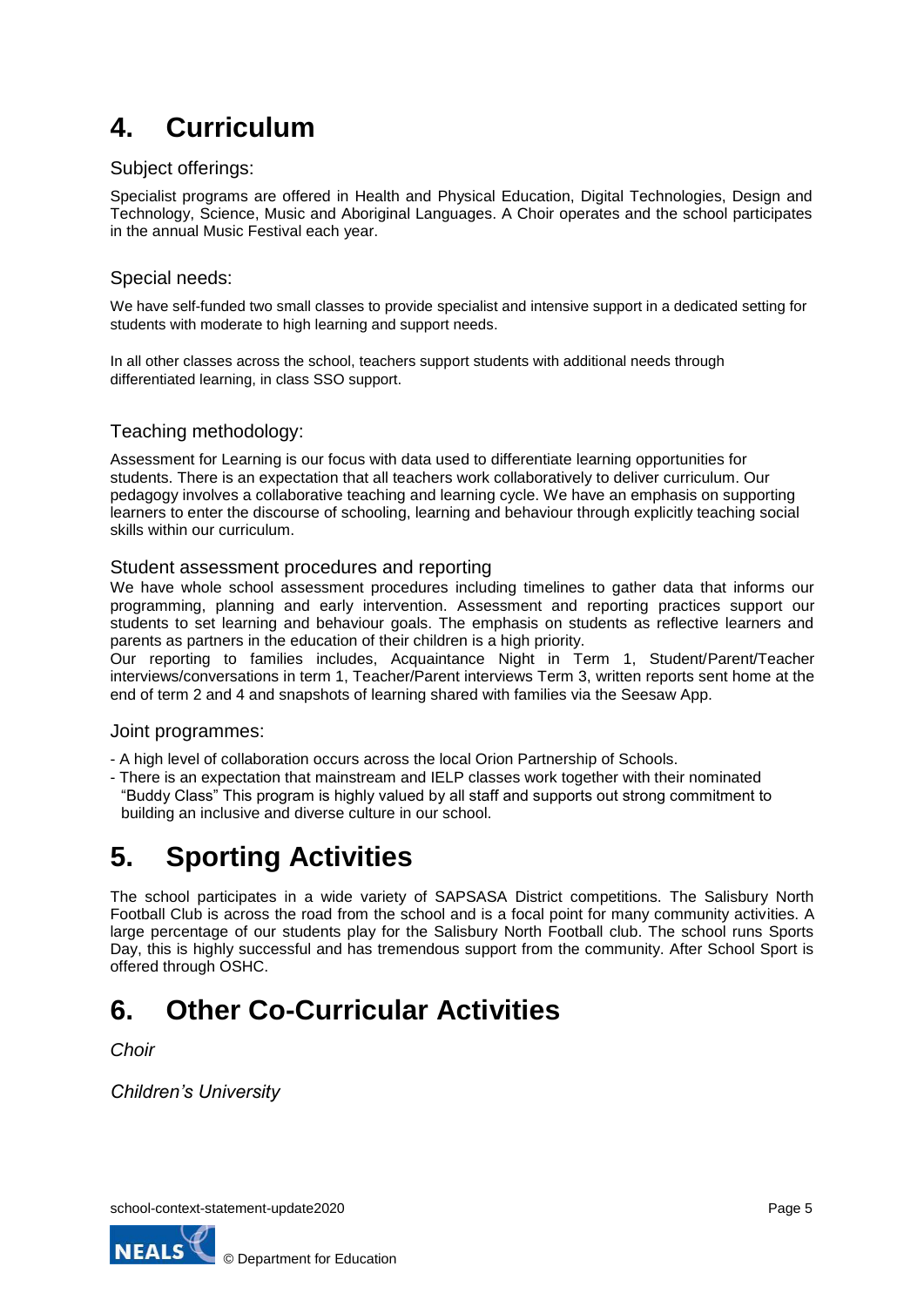# **7. Staff (and their welfare)**

### Staff profile

The staff profile includes many early career teachers. Staff turnover is low with many staff being here for at least 5 years. We have 43 teaching staff and 39 SSO/BSSOs.

• Leadership structure

Principal, Assistant Principal (IELP), 2 Assistant Principals, 2 Student Wellbeing Leaders, 2 Teaching and Learning Coordinators. Salisbury North is committed to growing and developing leadership capacity. The leadership team shares roles and responsibilities across both Mainstream and New Arrivals classes and curriculum committee has appointed 'team leaders' for each year level team.

• Staff support systems

There is an expectation that all staff work in collaboration with others. Peer support, collaboration and mentoring are a strong feature of staff interactions. Performance and Development processes are focused on our Site Improvement Plan. Staff meet in teams at least 3 times a term. Salisbury North R-7 School aims to have Junior Primary classes of less than 20 students and Primary around 25 students.

• Performance Management

Staff at Salisbury North R-7 identify strongly as part of a dynamic learning community. Consequently, professional learning, participating in further study and mentoring activity are highly valued. Performance development is recognised as an ongoing conversation that contributes to staff learning and growth. Staff at Salisbury North collaborate with colleagues to work towards optimal learning outcomes for students.

### **8. School Facilities**

### Buildings and grounds

The school was built as three open space units in 1976. In 2010 these open spaces were refurbished to accommodate separate classrooms. Two quad block transportable buildings were also refurbished in 2010. The administration area was redeveloped in 2001. Our school gymnasium was completed in 2007. An undercover outdoor learning, sandpit and "turf" on all asphalt areas were completed in 2010. A deliberate decision was made to ensure Mainstream and NAP classes are co-located in all buildings to promote cross cultural opportunities. In 2019 we are developing our playground and Nature Play outdoor learning areas.

• Heating and cooling

All classrooms are air conditioned.

• Specialist facilities and equipment

Specialist programs in Science, PE and Health, Digital Technologies and Design and Technology are supported with specialist facilities. The school hall has enhanced the PE program. There is a new outside sensory space and in continual upgrades to classrooms.

• Student facilities

Student facilities include specialist teaching areas, basketball and netball courts, play equipment under solid shade structures and a large oval and soccer pitch. Special inside activities occur for students at lunchtime including, Nature Play, Library (games & reading), gym activities, music club, computing and netball.

school-context-statement-update2020 **Page 6** Page 6

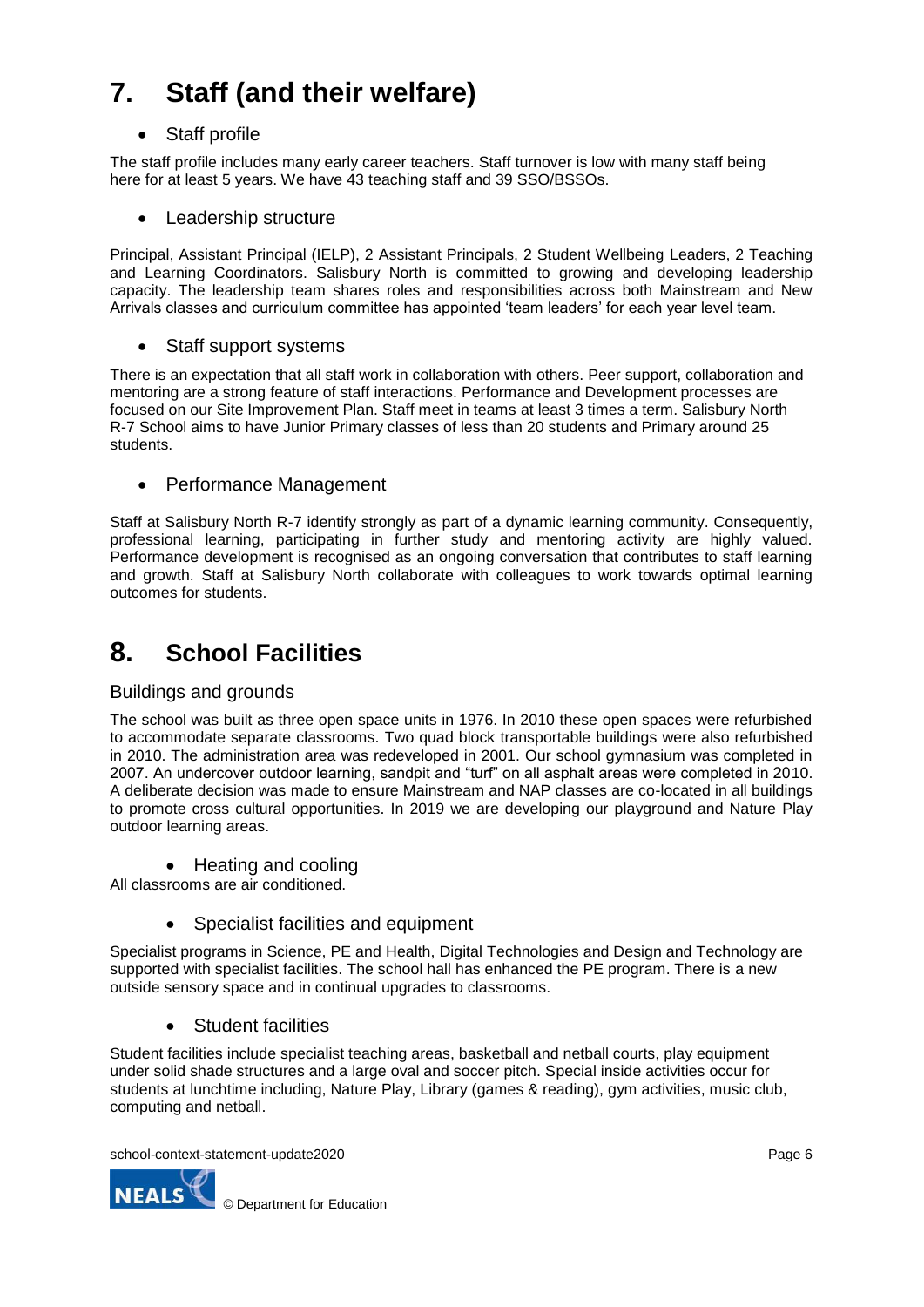Staff facilities

The staffroom area was upgraded in 2001. A well-equipped teacher resource room was completed in 2007 to support teacher collaboration and planning.

Access for students and staff with disabilities: Yes

Access to bus transport: Yes

## **9. School Operations**

### Decision making structures

We follow the Departments decision making policy which is in our staff induction pack. All staff work on a range of committees that reflect the curriculum, special programs and specific needs of the school. Each committee has responsibility for a range of aspects including staff or community professional learning, budget management and information sharing. Any concerns raised are taken to admin meetings or general staff meetings for discussion / decisions as per the decision making policy. Curriculum committee meet twice a term to direct whole school learning and development. These collaborative and democratic structures allows for a diverse range of voices to influence decisionmaking processes.

Governing Council meet twice per term and consists of staff, student and parent representatives.

- Regular publications:
	- School Newsletter
- Other communication:
	- Skool Bag App
	- Seesaw App
	- MGM
- School financial position

The school is in a sound financial position.

## **10. Local Community**

### General characteristics

Our community is a strong, proud and loyal group. Many parents attended this school as students themselves. We are in an area with a high Housing Trust occupancy and a very high level of transience.

Parent and community involvement

Governing Council and parent volunteers are active in the school. Two SSO's have been appointed to drive our Parent Engagement Strategy at Salisbury North R-7, this has resulted in morning and afternoon teas to increase our Parent Engagement.

school-context-statement-update2020 **Page 7** Page 7